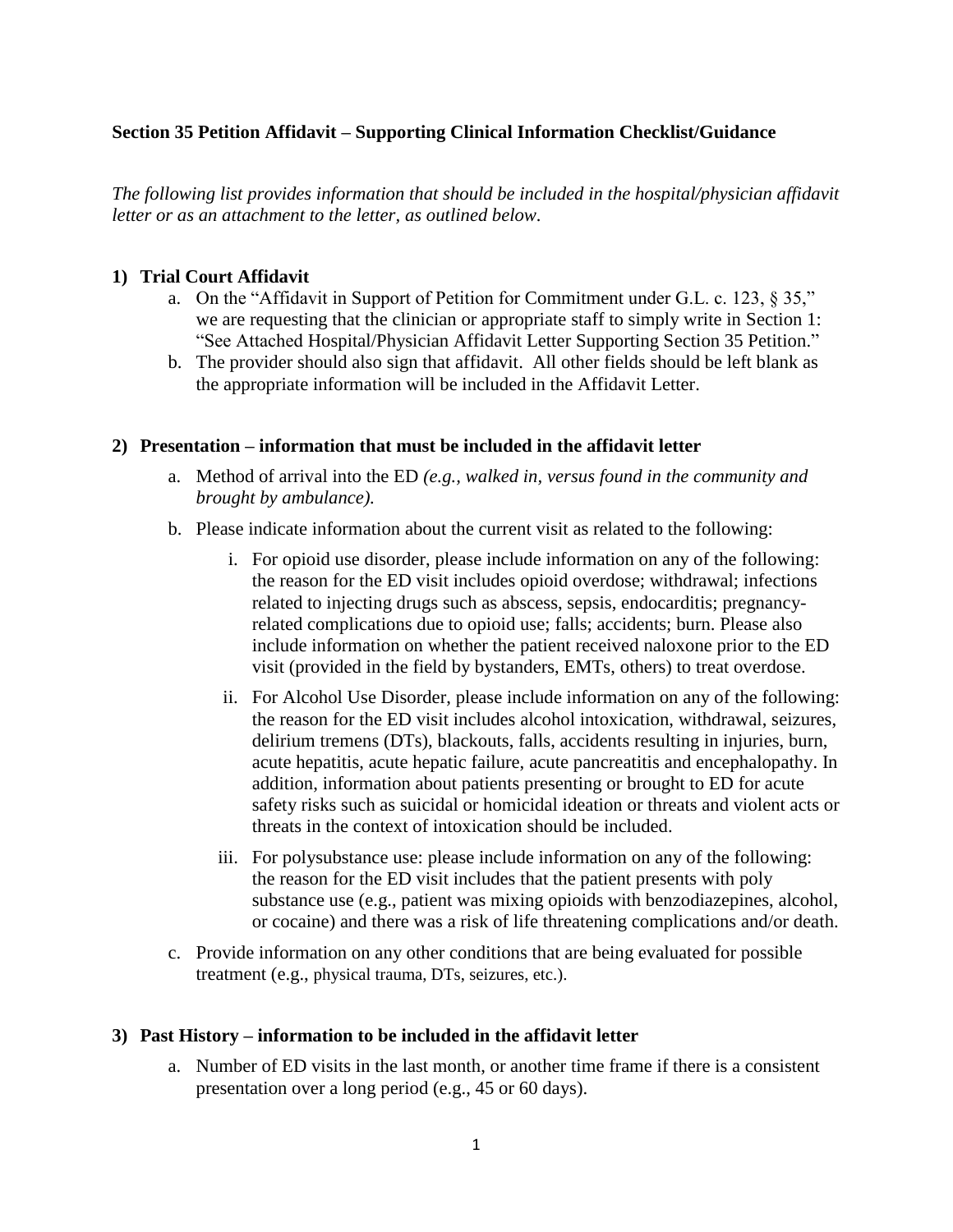- b. Reasons for prior ED visits that are similar to the current presentation outlined above.
- c. If the prior ED visit was related to one of the presentations outlined above, please include the following:
	- i. History of SUD and related complications in the last month or other timeframe, including history of established diagnosis of SUD. For the prior ED visits, please indicate if lab results are similar to those identified in the current ED visit. For prior history of SUD, please indicate how long, frequency of use, amount of use, loss of control, and/ compulsive use despite consequences. If known, please include information on admissions for each prior ED visit (e.g., inpatient medical, surgical, psychiatric, detox placement) that may be due to complications of SUD for the reasons cited in the **Presentation** section). Please describe history of known medical conditions that may be worsened by substance use, including liver disease, Hepatitis C, endocarditis, anoxic brain due to overdose, worsened mental health conditions such as depression, suicidality, aggression, and violence.
	- ii. Please describe history of alcohol use disorder, including information on blood alcohol levels during prior treatments (upon admission or discharge from jail to hospital), specific risk factors of immediate medical harm related to ongoing alcohol use, impact that the alcohol use has on existing medical conditions, and prior medical tests that were required as a result of medical injuries due to alcohol use.
- d. For any of the past history for a known disorder, please include information on involuntary admissions, inability to engage in voluntary treatment (inpatient or outpatient) programs, history of leaving against medical advice (AMA), and the ineffectiveness of previous treatment attempts.

# **4) Lab Testing for either Alcohol or Substance Use Disorders – results should be attached to the affidavit letter**

- a. Blood alcohol level (BAL) on admission if applicable.
- b. Urine or oral toxicology screen results if applicable. Presence of opioids, fentanyl, and evidence of other substance use such as benzodiazepines or cocaine.
- c. Increased liver function tests (LFTs), brain imaging to support presence of anoxia, brain injury, etc.
- d. Provide a list of any other lab tests requested by the treating clinician to help clarify other medical conditions present at time of admission.

# **5) Course of Treatment in the ED or Inpatient Unit - include applicable clinical notes outlining the course of treatment within the hospital for the current treatment**

- a. Describe the treatment provided in the ED:
	- i. Benzodiazepines for alcohol withdrawal,